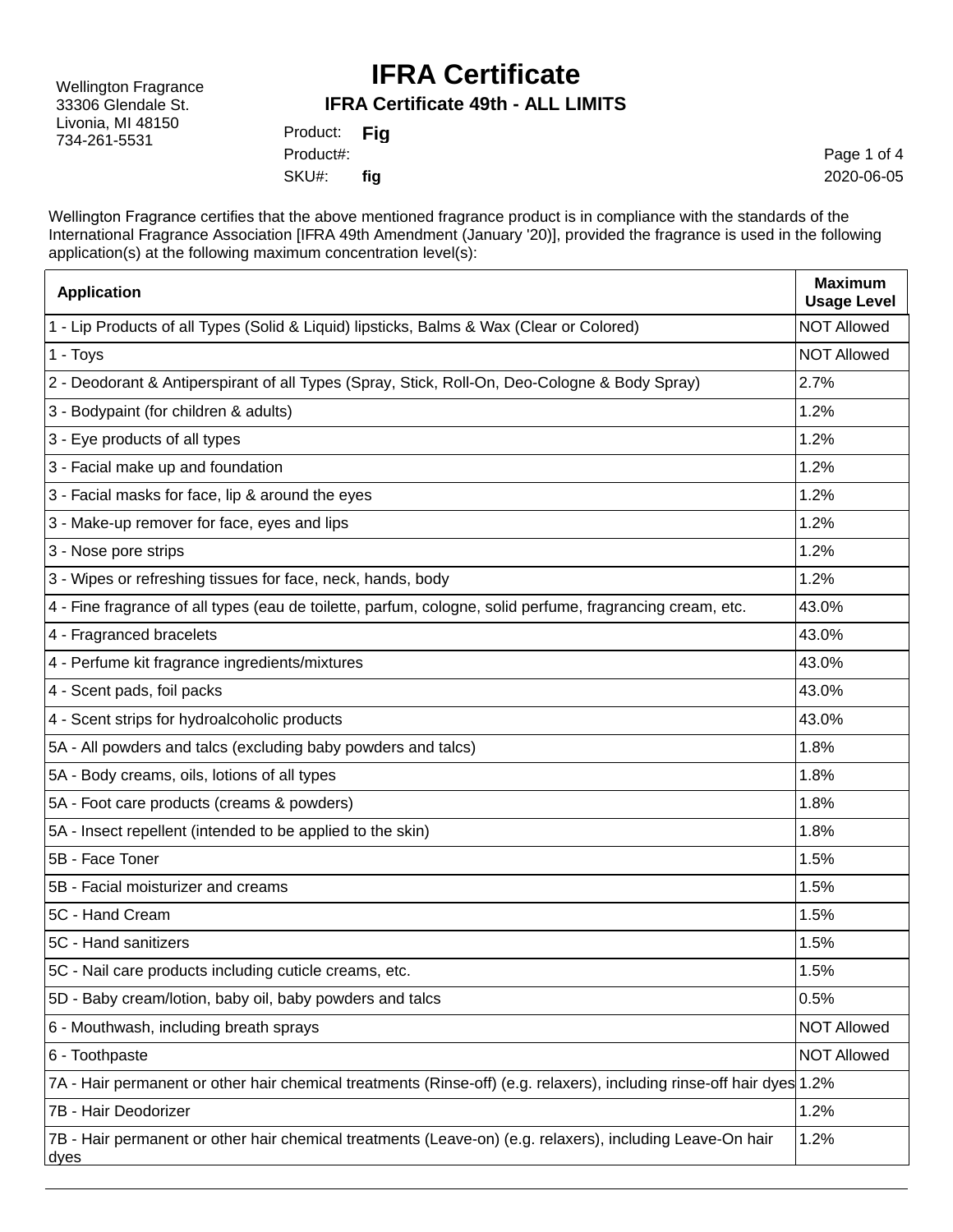## **IFRA Certificate**

#### **IFRA Certificate 49th - ALL LIMITS**

Product: **Fig** SKU#: Product#: **fig**

Page 2 of 4 2020-06-05

| <b>Application</b>                                                                                                                             | <b>Maximum</b><br><b>Usage Level</b> |
|------------------------------------------------------------------------------------------------------------------------------------------------|--------------------------------------|
| 7B - Hair sprays of all types (pumps, aerosol sprays, etc.)                                                                                    | 1.2%                                 |
| 7B - Hair styling aids Non-Sprays (mousse, gels, leave in conditioners)                                                                        | 1.2%                                 |
| 7B - Shampoo - Dry (waterless shampoo)                                                                                                         | 1.2%                                 |
| 8 - Baby Wipes                                                                                                                                 | 0.5%                                 |
| 8 - Intimate wipes                                                                                                                             | 0.5%                                 |
| 8 - Tampons                                                                                                                                    | 0.5%                                 |
| 8 - Toilet Paper (wet)                                                                                                                         | 0.5%                                 |
| 9 - All depilatories (including facial) and waxes for mechanical hair removal                                                                  | 3.0%                                 |
| 9 - Baby wash, bath, shampoo                                                                                                                   | 3.0%                                 |
| 9 - Bar Soap                                                                                                                                   | 3.0%                                 |
| 9 - Bath gels, foams, mousses, salts, oils and other products added to bathwater                                                               | 3.0%                                 |
| 9 - Body washes and shower gels of all types                                                                                                   | 3.0%                                 |
| 9 - Cleanser for face, eyes and lips                                                                                                           | 3.0%                                 |
| 9 - Conditioner (rinse-off)                                                                                                                    | 3.0%                                 |
| 9 - Foot care products (feet are placed in a bath for soaking)                                                                                 | 3.0%                                 |
| 9 - Liquid soap                                                                                                                                | 3.0%                                 |
| 9 - Shampoo of all type                                                                                                                        | 3.0%                                 |
| 9 - Shampoos for pets                                                                                                                          | 3.0%                                 |
| 9 - Shaving creams of all types (stick, gels, foams, etc.)                                                                                     | 3.0%                                 |
| 10A - Dry cleaning kits                                                                                                                        | 3.0%                                 |
| 10A - Fabric softeners of all types including fabric softener sheets                                                                           | 3.0%                                 |
| 10A - Floor wax                                                                                                                                | 3.0%                                 |
| 10A - Fragranced oil for lamp ring, reed diffusers, pot-pourri, etc.                                                                           | 3.0%                                 |
| 10A - Hand dishwashing detergent (including concentrates)                                                                                      | 3.0%                                 |
| 10A - Hand wash laundry detergent (including concentrates)                                                                                     | 3.0%                                 |
| 10A - Hard surface cleaners of all types (bathroom and kitchen cleansers, furniture polish, etc.)                                              | 3.0%                                 |
| 10A - Household cleaning products, leather cleaning wipes, stain removers, fabric enhancing sprays,                                            | 3.0%                                 |
| 10A - Household cleaning products, other types including fabric cleaners, soft surface cleaners, carpet<br>cleaners, furniture polishes sprays | 3.0%                                 |
| 10A - Household cleaning products, treatment products for textiles (starch sprays, fabric treated with<br>fragrances after wash, deodorizers)  | 3.0%                                 |
| 10A - Laundry pre-treatment of all types (e.g. paste, sprays, sticks)                                                                          | 3.0%                                 |
| 10A - Machine laundry detergents with skin contact (e.g. liquids, powders) including concentrates                                              | 3.0%                                 |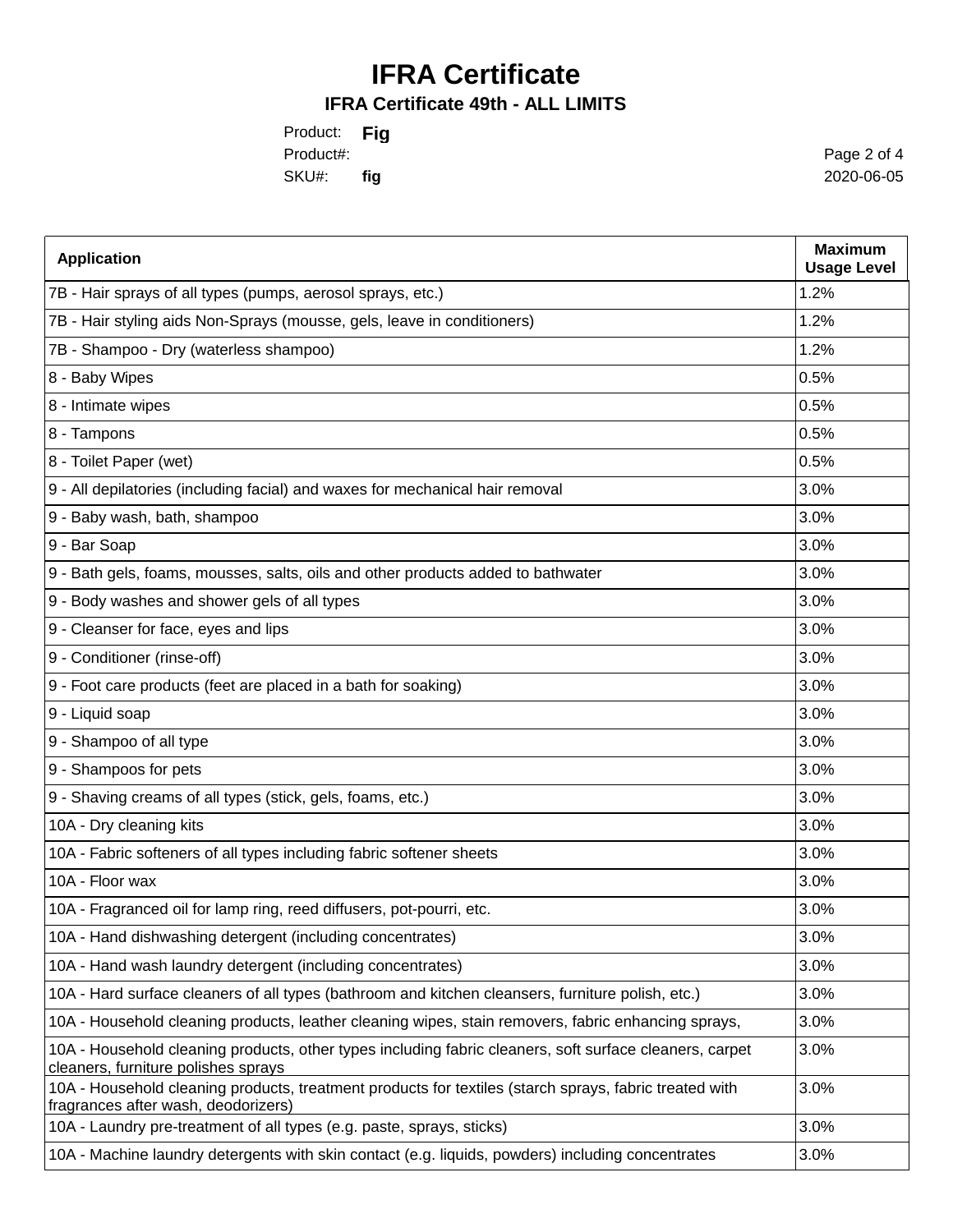# **IFRA Certificate**

### **IFRA Certificate 49th - ALL LIMITS**

Product: **Fig** SKU#: **fig** Product#:

Page 3 of 4 2020-06-05

| <b>Application</b>                                                                                                                  | <b>Maximum</b><br><b>Usage Level</b> |
|-------------------------------------------------------------------------------------------------------------------------------------|--------------------------------------|
| 10A - Odored distilled water (that can be added to steam irons)                                                                     | 3.0%                                 |
| 10A - Toilet seat wipes                                                                                                             | 3.0%                                 |
| 10B - Aerosol/spray insecticides                                                                                                    | 19.3%                                |
| 10B - Air freshener sprays, including aerosol and pump                                                                              | 19.3%                                |
| 10B - Sprays (of all types) applied to animals                                                                                      | 19.3%                                |
| 11A - Adult incontinence pant, pad                                                                                                  | 0.5%                                 |
| 11A - Diapers (baby & adult)                                                                                                        | 0.5%                                 |
| 11A - Feminine hygiene conventional pads, liners, interlabial pads                                                                  | 0.5%                                 |
| 11A - Toilet paper (dry)                                                                                                            | 0.5%                                 |
| 11B - Facial masks (paper/protective) e.g. surgical masks not used as medical device                                                | 0.5%                                 |
| 11B - facial tissues (dry tissues)                                                                                                  | 0.5%                                 |
| 11B - Fertilizers, Solid (pellet or powder)                                                                                         | 0.5%                                 |
| 11B - Napkins                                                                                                                       | 0.5%                                 |
| 11B - Paper towels                                                                                                                  | 0.5%                                 |
| 11B - Scented socks, gloves                                                                                                         | 0.5%                                 |
| 11B - Tights with moisturizers                                                                                                      | 0.5%                                 |
| 11B - Wheat bags                                                                                                                    | 0.5%                                 |
| 12 - Air delivery systems                                                                                                           | No Restriction                       |
| 12 - Air fresheners and fragrancing of all types (Concentrated Aerosol metered doses, plug-ins, closed<br>systems, solid substrate) | No Restriction                       |
| 12 - Air fresheners and fragrancing of all types (incense, liquid refills (Cartridge), air freshening crystals)                     | No Restriction                       |
| 12 - Air fresheners and fragrancing of all types (membrane delivery, electical, powders, fragrancing sachets)                       | No Restriction                       |
| 12 - Candles of all types (including encased)                                                                                       | No Restriction                       |
| 12 - Cat litter                                                                                                                     | No Restriction                       |
| 12 - Cell phone cases                                                                                                               | No Restriction                       |
| 12 - Deodorizers/maskers not intended for skin contact (e.g. fabric drying machine deodorizers, carpet<br>powders)                  | No Restriction                       |
| 12 - Dishwash detergent and deodorizers - for Machine Wash                                                                          | No Restriction                       |
| 12 - Fuels                                                                                                                          | No Restriction                       |
| 12 - Insecticides (e.g. mosquito coil, paper, electrical, for clothing) excluding aerosols/sprays                                   | No Restriction                       |
| 12 - Joss sticks or incense sticks                                                                                                  | No Restriction                       |
| 12 - Laundry detergents with minimal skin contact (e.g. liquid tabs, pods)                                                          | No Restriction                       |
| 12 - Olfactive Board Games                                                                                                          | No Restriction                       |